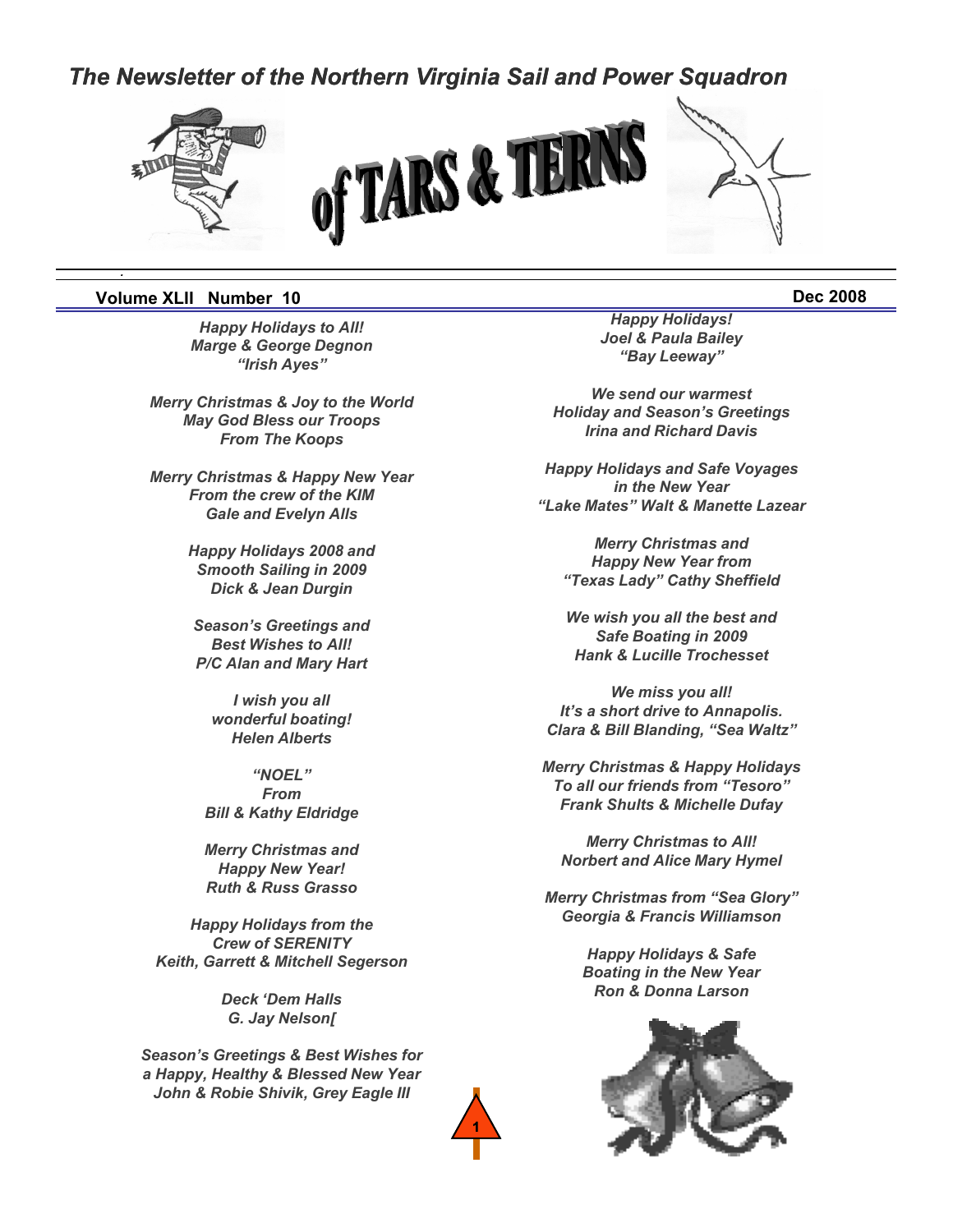# *BRIDGE OFFICERS*



**COMMANDER** Cdr George K. Degnon, P



**EXECUTIVE OFFICER** Lt/C Ronald H. Larson, P



**EDUCATION OFFICER** Lt/C Richard E. Unis, JN



**ADMINISTRATIVE OFFICER**<br>Lt/C John G. Karjala, P



**SECRETARY** Lt/C George Nartsissov, P

**TREASURER** Lt/C Steven Hall, AP

### **Scheduled Meetings**

Unless otherwise noted, the General Membership Meetings will be held at the BoatUS\* Headquarters facility at 1900. Any changes will be posted in this newsletter or on the Squadron web site.

*BoatUS Headquarters and meeting location:* 880 South Pickett Street, Alexandria VA. From the Capital Beltway, take the VA-613/ Van Dorn Street exit, exit number 173 (aka exit 3), towards Franconia. Turn left onto South Van Dorn Street / VA-613 North. Turn left onto South Pickett Street. Go less than .5 miles and turn in at the BoatUS sign and go to the lighted parking lot in the rear. Proceed to the entrance.



**Do you or one of your friends need a vessel checked? Or want to become an examiner yourself? J. Van Senden, John@Southerngirl.net** 



**of TARS & TERNS** Official Publication of **Northern Virginia Sail and Power Squadron** http://www.nvsps.org



*Articles, opinions and advertisements do not necessarily reflect USPS policy or endorsement unless so designated*

**2**

Published ten months of the year July/August and January / February issues are combined **Volume XLII, No. 10; Dec, 2008**

Stf/C Richard Davis, AP (703) 444-2772 rpdavis1702@comcast.net

#### **EDITOR DISTRIBUTION**

(703) 620-1821 (703) 620-1821 lakematesm@comcast.net lakematesw@comcast.net

Lt Manette B. Lazear, AP D/Lt Walter D. Lazear, AP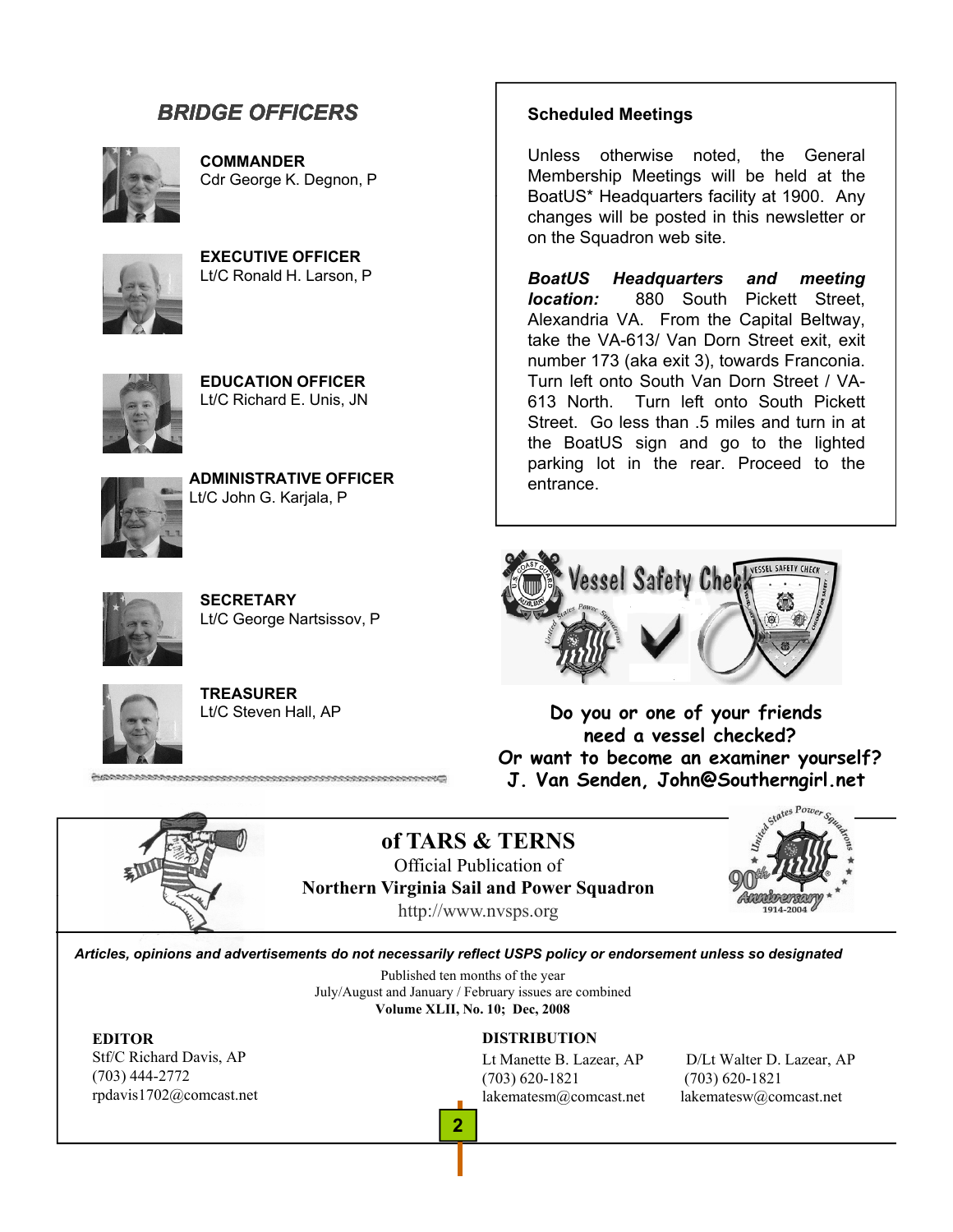#### **To: NORTHERN VIRGINIA SAIL AND POWER SQUADRON From: NVSPS 2008‐2009 Nominating Committee Subject: NVSPS Nominating Committee Report**

In accordance with Sections 6.8, 6.8.1, 6.8.2 and 11.1 of the NVSPS Bylaws, the following members of the Squadron are recommended for election by the General Membership at the March 11, 2009 annual meeting. The members listed below have agreed to serve their term as prescribed in the Bylaws for the year 2009‐2010.

#### **BRIDGE MEMBERS**

| Commander                        | Francis Williamson, AP |
|----------------------------------|------------------------|
| <b>Executive Officer</b>         | George Nartssissov, P  |
| Educational Officer              | Richard E. Unis, JN    |
| Administrative Officer           | John G. Karjala, P     |
| Treasurer                        | Steven D. Hall, AP     |
| Secretary                        | Ralph R. Young, AP     |
| Assistant Educational Officer    | J. J. FitzGerald, JN   |
| Assistant Administrative Officer | Sue Karjala, P         |
| <b>Assistant Treasurer</b>       | Joel P. Bailey, A      |
| <b>Assistant Secretary</b>       | Stephen L. Shupack, AP |
| <b>Assistant Secretary</b>       | Jerry O'Conner, P      |

#### **MEMBERS AT LARGE OF THE EXECUTIVE COMMITTEE**

| George K. Degnon, P       | 1 year  |
|---------------------------|---------|
| G. Jay Nelson, AP         | 1 year  |
| Cathleen F. Sheffield, AP | 1 year  |
| John A. Shivik, AP        | 1 year  |
| Russell S. Grasso, P      | 1 year  |
| Frederick D. Zugay, JN    | 1 year  |
| <b>RULES COMMITTEE</b>    |         |
| Evelyn S. Alls, P         | 1 year  |
| Richard J. Weinberg       | 1 year  |
| Douglas E. Layne, AP      | 2 years |
| Yeuan-Ming Sheu, AP       | 2 years |
| Richard J. Durgin, JN     | 3 years |

#### **AUDITING COMMITTEE**

| Dwight Bues, AP             | 1 year  |  |
|-----------------------------|---------|--|
| William M. Russell, III, SN | 2 years |  |
| Michael E. Card, S          | 3 years |  |

Brian K. Choate 3 years

#### **NOMINATING COMMITTEE**

| P/C George K. Degnon, P    | 1 year  |  |
|----------------------------|---------|--|
| P/C Keith B. Segerson, P   | 1 year  |  |
| Stf/C Richard P. Davis AP+ | 2 years |  |
| Norbert P. Hymel, AP       | 2 years |  |
| Thomas J. Martin, AP       | 3 years |  |
| Ronald H. Larson, P        | 3 years |  |

#### **Respectfully submitted:**

**P/C Gale Alls, SN, Chairman Lt Brian K. Choate P/C Richard J. Durgin, JN P/C G. Jay Nelson, AP P/C John A. Shivik, AP**

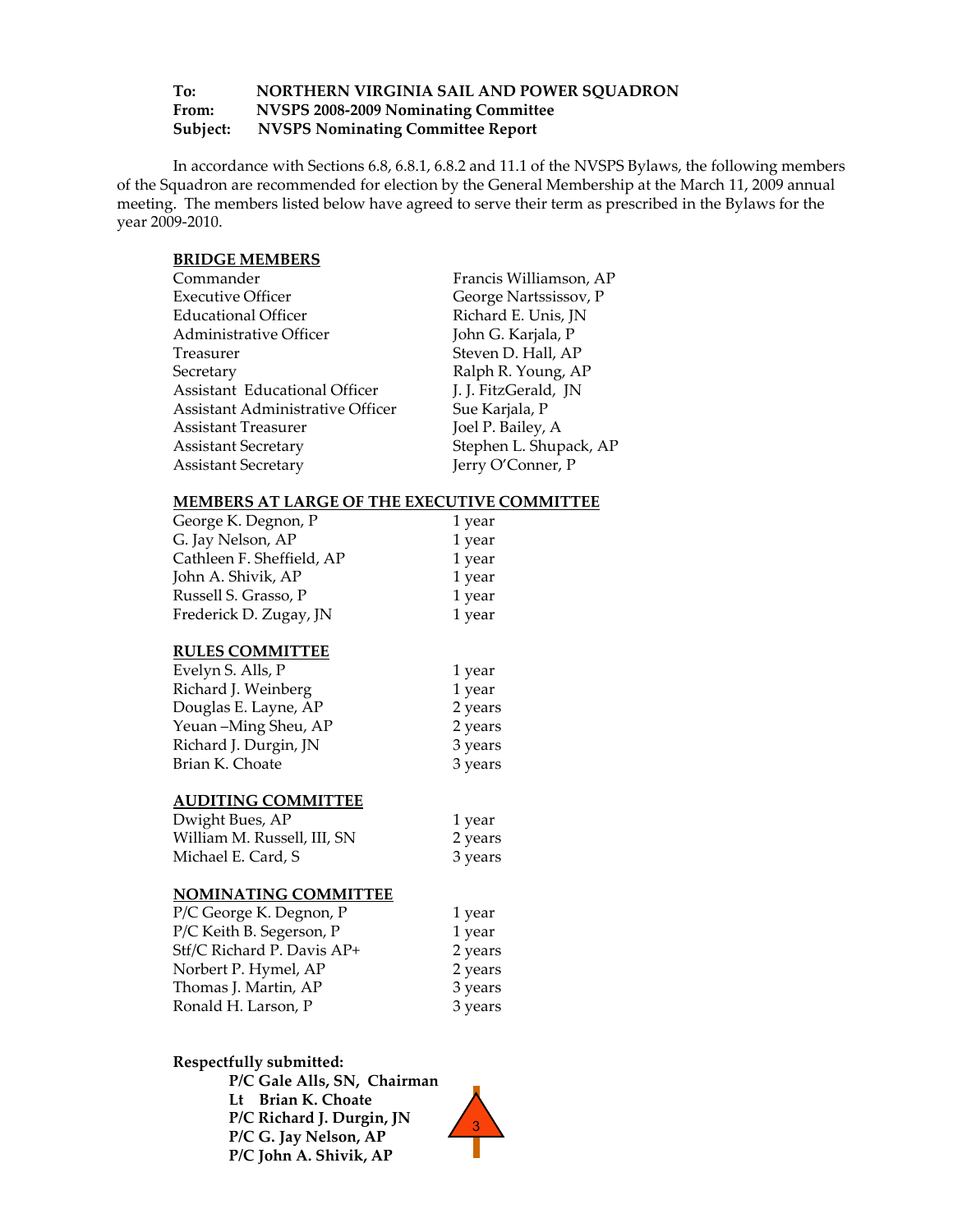# **Commander Sends . . .**

Well, it is quite an honor to represent such a distinguished Squadron as Northern Virginia. Just consider the wonderful accolades bestowed upon NVSPS and some of our members this past month: First place for the District 5 Commanders Trophy for the greatest percentage increase in completion of Elective Courses (Weather, Sail, Engine Maintenance, Marine Electronics, Cruise Planning, and Instructor Development); Second place for the District 5 Commanders recognition to the squadron showing successful teaching in Advance Grade Courses (Seamanship, Piloting, Advanced Piloting, Junior Navigation, and Navigation); The Charles Chapman Award for Excellence in Teaching was presented to our squadron member Robert E Cox, Jr; we received a MIRA Award from the National Membership Committee in recognition of Jean Durgin's work on the Squadron History; our Website which has been recreated by Walt Lazear was recognized as one of the best in the District; and seven of our members (out of 31 from the entire District from the VA-NC Border up to mid Jersey) were honored by receiving the USPS Educational Proficiency Award: Paul Andrew Baartz, John J Fitzgerald, J Shawn Gregor, Peter Soballe, Andrew Scheuermann, Martin Suydam, and John VonSenden. Congratulations to all! Recently due to tremendous efforts by Jean Durgin preparing Merit Mark recommendations for the Squadron, word was just received from USPS Headquarters that 53 of our members have been awarded a Merit Marks for the extraordinary contribution of time and talent in building our Squadron. Work continues on submissions and two additional members are under consideration. The report I received back from USPS commended us for "an exceptional submittal," one of the best prepared reports, so thanks again, Jean

Most of these recognitions were presented at the recent District 5 fall conference at which we were well represented by John and Sue Karjala, Francis Williamson, Tom Ballew, JJ Fitzgerald, Rick Baker, and Marge Degnon and myself. I would urge all Squadron members to consider coming to a District Conference. The next one will be held this coming Spring in Ocean City on March 27-29. These are excellent educational meetings where some of the finest instructors help us keep abreast on boating safety, share educational developments and where folks really know how to have a great time once the classrooms sessions are complete each day. At the spring conference there is a wonderful hospitality program on Friday evening where each of the squadrons hosts an exhibit which again offers unique learning opportunities in the midst of some terrific foods and beverages served by the finest people in boating that you will ever meet. Do put that on your calendar, it's a great start to the boating season and I guarantee that if you attend one you will want to come back to additional conferences. It's a great perk for first mates too!

With winter almost upon us, do give a good look at our advanced classes and elective classes being offered this season, they are presented by some of the best instructors in the nation and you will be investing in your own capacity for safe and pleasurable boating experiences. Check out our Squadron website at our new location www.nvsps.org

With our boats on the hard or floating above the bubblers, our thoughts are now shifting to Christmas and the holiday season depending upon our cultural and religious backgrounds. Whatever our beliefs, at this time of year we all share in the wonderful spirit of the season. The unique bonds of our humanness are intensified through generous sharing among family members and friends. With the unique economic environment today, let's all perform at least one random act of reckless kindness to a lonely neighbor or a poor family in the community, lets extend ourselves a bit beyond our comfort zone this season to help in some way those less fortunate. "Pay it forward" as the young folks say! It is in giving that we will receive, and its long been my view that having peace on earth and goodwill among men will only be if it starts with those most close to us. So to each as it may be best received: Merry Christmas, Happy Holidays, Happy Hanukah, Happy Kwanzaa, etc, etc! Peace and best wishes.



George K Degnon, P NVSPS Squadron Commander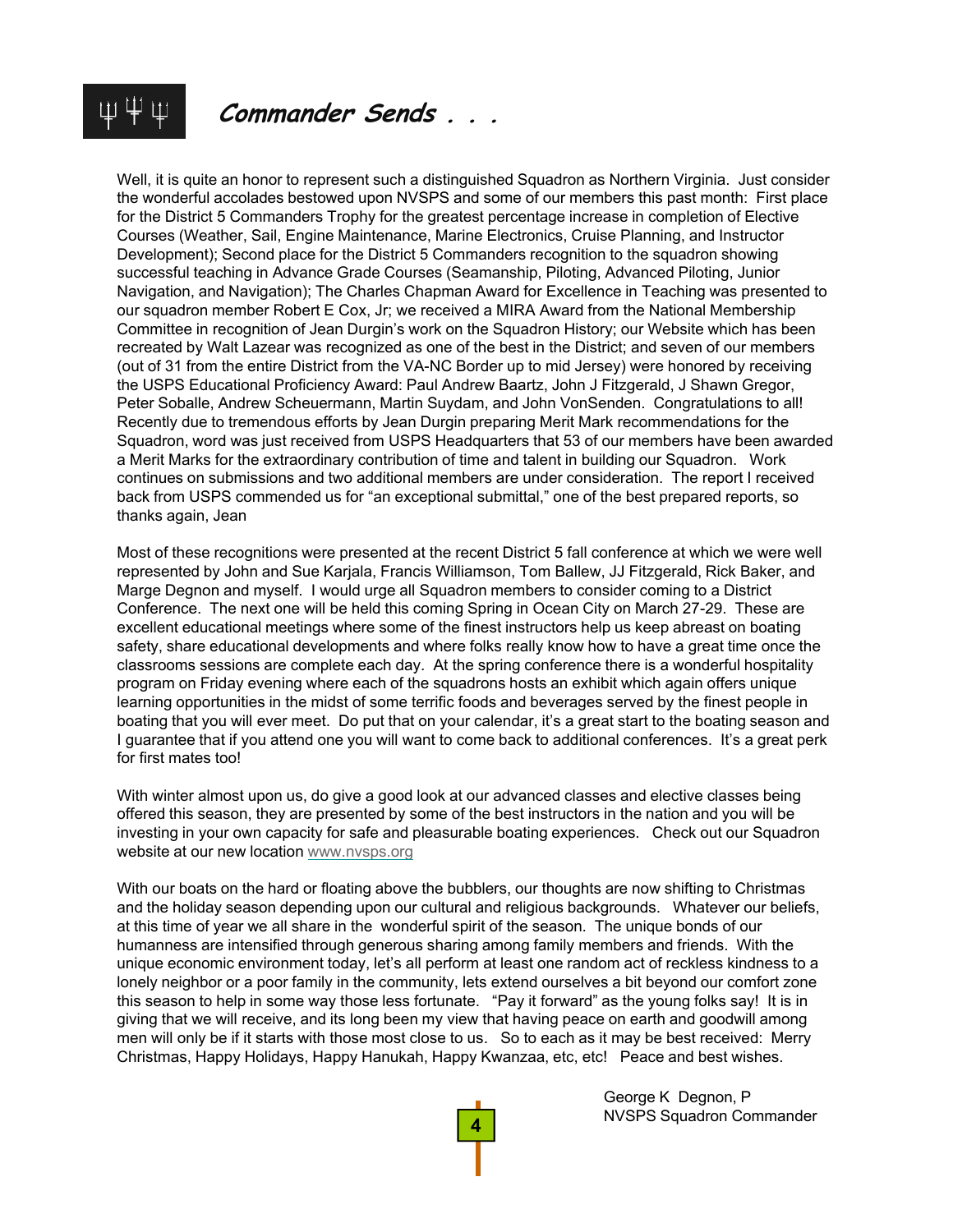

This past month has been administratively busy. The efforts to keep the Squadron on an even keel have had us all doing a lot of phone calls, emails and other efforts. Planning for 2009 is already underway and

it won't be long before the new bridge will be facing new and existing challenges. It would be great to have 100%participation.

The officers within the Executive Office have performed in an outstanding manner and have supported this office and NVSPS in accomplishing our mission of promoting boating education, safety, service and other boating related activities to the public.

I would like to wish everyone a Happy Holiday season and a safe 2009 boating season.

Next year, my wife Donna and I will be traveling in our land yacht as many of you will be doing the same in your

sea yachts, but I will still be involved as much as time permits.

Best Wishes,

Lt/C Ronald H. Larson, P NVSPS Executive Officer

#### **It Can Happen to the Best of Us**

Some of you may know that we're now cruising full-time aboard our 49' DeFever trawler ADVENTURES. Lately we've been cruising in waters where mistakes can have expensive consequences – fortunately we haven't experienced any problems this summer, but a number of other cruising boats have. Our intent with this article is to highlight common mistakes that happened to excellent, experienced boaters, and to help you understand the underlying causes so you can keep your days on the water safe and fun.

**Don't follow other boats.** Sometimes you are cruising with others who may be more experienced than you are, sometimes you just assume another boat is heading the same way you are, or sometimes you aren't even conscious of the fact that you've started following another boat. No matter what, you must choose your own course and resist the urge to follow others. Never let anyone else's decisions influence yours. If you're traveling with someone heading to the same place you are and they are taking an unusual course, contact them by radio to discuss it. Maybe there's a good reason or maybe you're saving them from a mistake! Sometimes you may be <u>unconsciously</u> following another boat – be aware of your surroundings and constantly verify that your course is what you intend.

Incident: Following a boat by mistake resulted in a damaged prop. The boater was very experienced, but the hour was early and he admitted (in hindsight) that he wasn't fully awake and alert. He attempted to "follow" some boats that were anchored, with a shoal in between. Continued on Page 11.

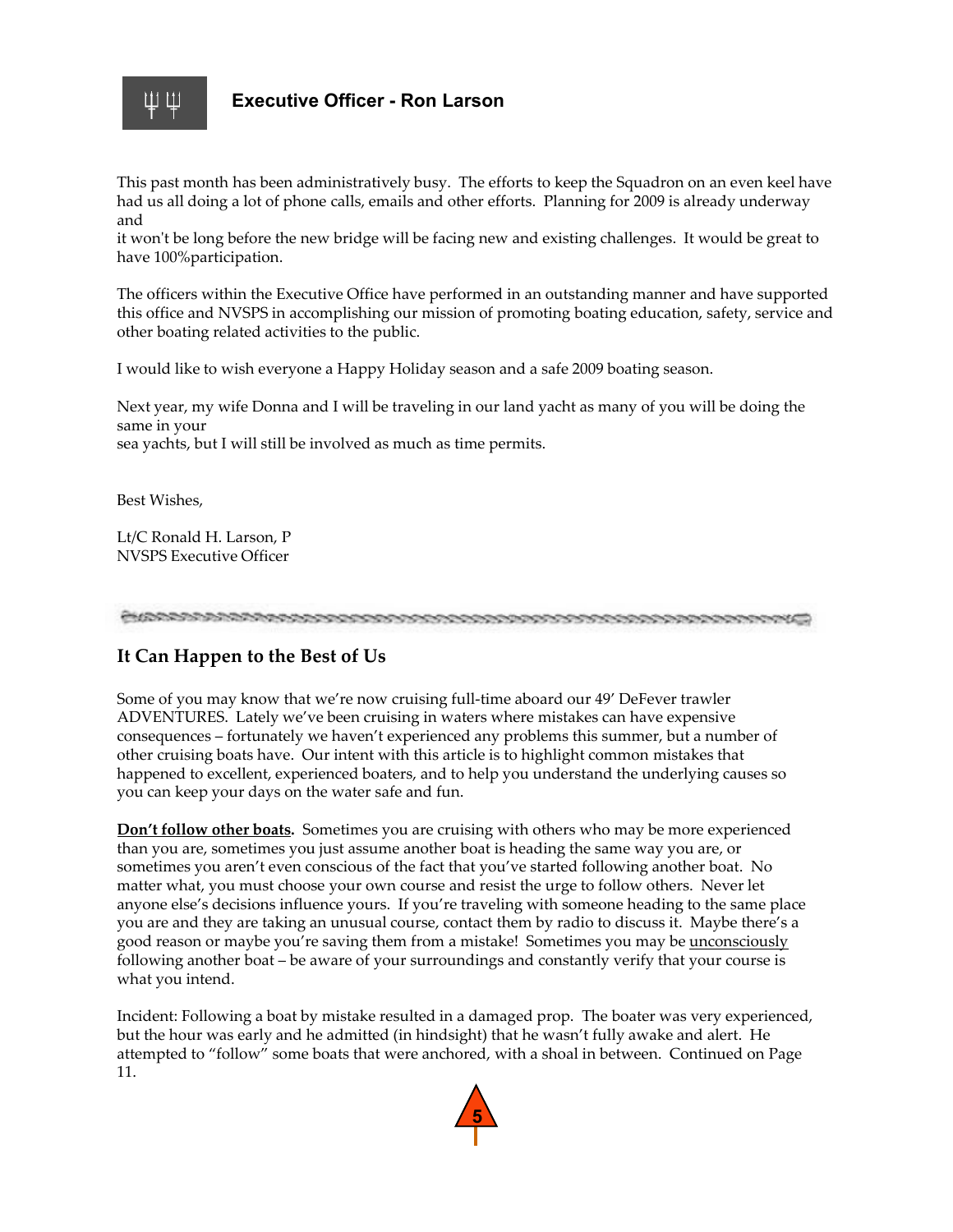# Calendar of NVSPS Meetings and Events

# *December*

- 10 EXCOM Meeting
- **13 Holiday Party**
- *25 Christmas*

# *2009*

# *January*

- **01 New Years**
- 14 All Hands Meeting & Founders Day
- *15 Inputs due to oT&T*
- 28 EXCOM Meeting

# *February*

- 4 Founders Day
- 11 All Hands Meeting
- *15 Inputs due to oT&T*
- 17 22 USPS Annual Meeting

# *March*

- 11 All hands meeting
- 14 Change of Watch
- *15 Inputs to oT&T*
- 25 EXCOM Meeting
- 26 29 District 5 Spring Conference



# SHIP's STORE

**Need a new burgee for your boat? How about a tote bag or sports shirt?** 

**6**

**Contact: Robie Shivik e-mail: JSHIVIK@VERIZON.NET**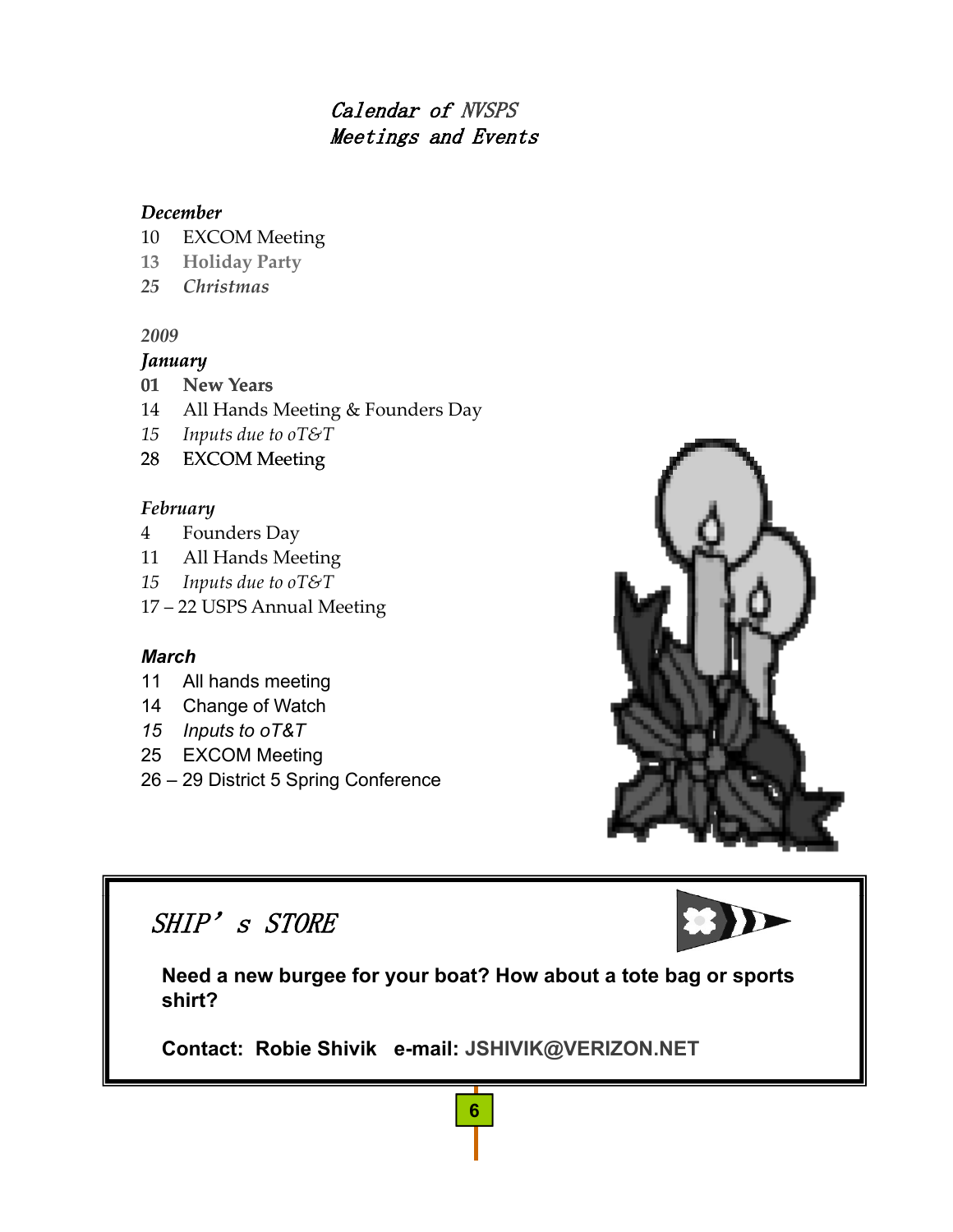

# **Education Officer –** *Rich Unis, JN, SEO*

Winter is a great time to hit the books and improve your boating knowledge. We have a nice array of Advanced and Elective courses arranged for you during the winter. Now it's up to you to take advantage of them!

The USPS just released a brand new, and much anticipated, Weather course. Don't miss this one which is being taught by our very own weather guru John Shivik, AP. It should be well worth your time and effort.

We have Piloting and Cruise Planning scheduled on Saturday's to accommodate the Sea Scouts and those who have difficulty making it to courses during the week.

Seamanship and Advanced Piloting will be scheduled for the spring.

Please tell your boating friends that we have many Squadron Boating Courses scheduled between January and April 2009. Send them to our website at www.nvsps.org for more info on those course offerings. If it has been a long time since someone has taken a safe boating course, it's a great idea to take a refresher! Make the suggestion.

Sign up now for the following courses:

#### **Course: WEATHER (W)** (~12 sessions, Mondays)

**Description:** This course teaches students how to make weather observations and predictions. Topics include awareness of weather phenomena, how to read weather maps and the sky, how to anticipate and understand weather developments, structure and characteristics of the atmosphere, factors considered in weather forecasting, sources and use of weather reports and forecasts and weather instruments. This is a newly designed course for 2009!

**Start Date: Start 5 January 2009 5 January Time: 7 – 9 PM End Date: o/a 6 April 2009**

**Location:** Fairfax High School, Fairfax, VA **Instructor:** John Shivik, AP

**Register by:** 10 December 2008. Contact: SEO Rich Unis at runis\_320@yahoo.com or 703-777-8378.

#### **Course: CRUISE PLANNING (CP)** (Saturdays)

**Description:** Designed for members who plan to cruise for a day or a year – in a sail or power boat. This course covers topics such as planning and financing a voyage, managing commitments back home, equipping a cruising boat, selecting the crew, provisioning, managing a voyage, entering and clearing foreign ports, emergencies afloat and security measures. Cost is \$95; family members and significant others may share books for a discount.

**Start Date: 17 January 2009 Time: 8 – 11:30 AM**

#### **End Date: 21 February 2009**

**Location:** St. George's Episcopal Church, 915 N. Oakland St, Arlington, VA

**Instructor: Bill & Clara Blanding, AP and John Von Senden, AP .** 

**Register by:** 19 December 2008 so books can be ordered! Contact SEO Rich Unis at runis 320@yahoo.com or 703-777-8378.

#### **Course: PILOTING (P)** (Saturdays)

**Description:** Piloting is the first of a two-part series studying inland and coastal navigation. This course focuses on the fundamentals of piloting – keeping track of a boat's movement, determining your position at any time and laying out courses to planned destinations. Topics include charts and their use, aids to navigation, the mariner's compass, variation and deviation of the compass, plotting and steering courses, dead reckoning, plotting and labeling charts, and the use of electronic navigation including GPS and chart plotters. This course is an absolute must! Cost is \$95; family members and significant others may share books for a discount.

**Start Date: 17 January 2009 Time: 12 – 4 PM**

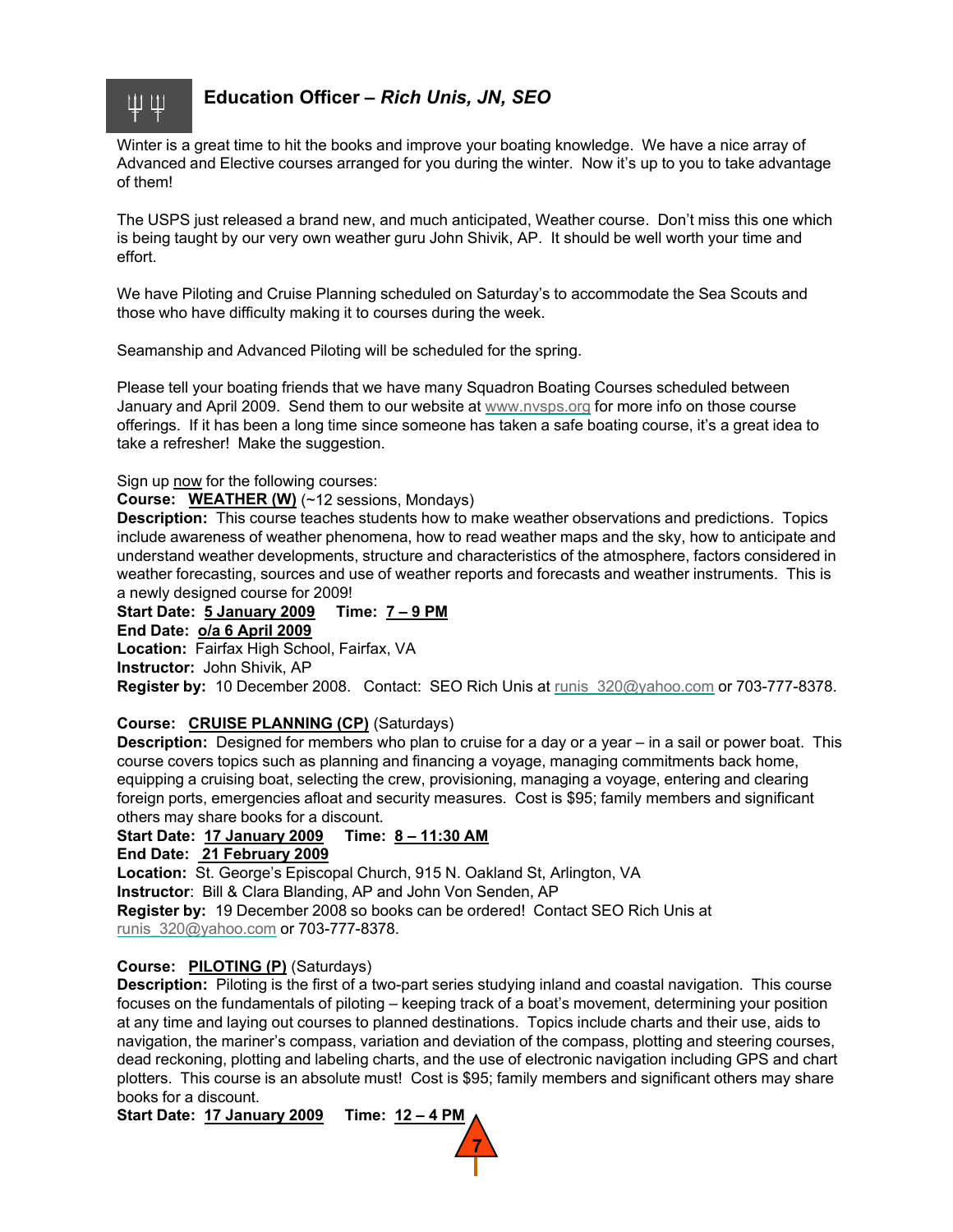

**Administrative Officer – John Karjala**

**Thanks all around for the interest, participation, and reservations made for the 13 December 2008 Annual Holiday Party at the American Legion 3939 Oak Street Fairfax City (If you have not placed your reservation and this Oak Street, Fairfax City. (If you have not placed your reservation and** *Tars & Terns* **arrives before the festivities call me at (703) 818-8676 to find out if there is still room.)**

**It's not too early to think about the Change of Watch coming up in March 2009. Make your New Year's resolution now to attend more of the great NVSPS events. NVSPS**

**Is it too early to think about the Annual Spring Picnic?** Think Spring. Last year the Squadron annual picnic was held at the Fairfax Yacht Club on a sunny and warm Saturday 17 May 08. Bar-B-Que pork and chicken were the entrees. Sodas, water, beer, and wine were available. It's was free to the attendees. Compliments were received from the Fairfax Yacht Club Commodore regarding assisting turn-out for their Clean –up day and the Squadron's Vessel Safety Checks of the Yacht Club's ships.

# **Education Officer Report Continued:**

**End Date: 21 February 2009 Location:** St. George's Episcopal Church, 915 N. Oakland St, Arlington, VA **Instructor**: JJ Fitzgerald, JN **Register by:** 19 December 2008 so books can be ordered! Contact SEO Rich Unis at runis 320@yahoo.com or 703-777-8378.

#### **Course: NAVIGATION (N)** (Tuesdays)

**Description:** Learn celestial navigation and piloting techniques suitable for offshore navigation anywhere in the world using the moon, planets, and stars. This course builds on the sun-sight technique learned in the new Junior Navigation (JN) course. Cost is \$125; family members and significant others may share books for a discount.

**Prerequisite:** Successful completion of USPS Junior Navigation (JN) Course **Start Date: 20 January 2009 Time: 7 – 9 PM End Date: o/a 30 June 2009**

**Location:** GMU Offices, 4031 University Drive, Fairfax, VA

**Instructor**: Seminar Style – Each Participant Teaches At Least One Chapter

**Class Leaders:** SEO Rich Unis, JN and Rick Baker, JN

**Register by:** 31 December 2008 so books can be ordered! The new edition is scheduled for release in early January. SEO Rich Unis at runis 320@yahoo.com or 703-777-8378.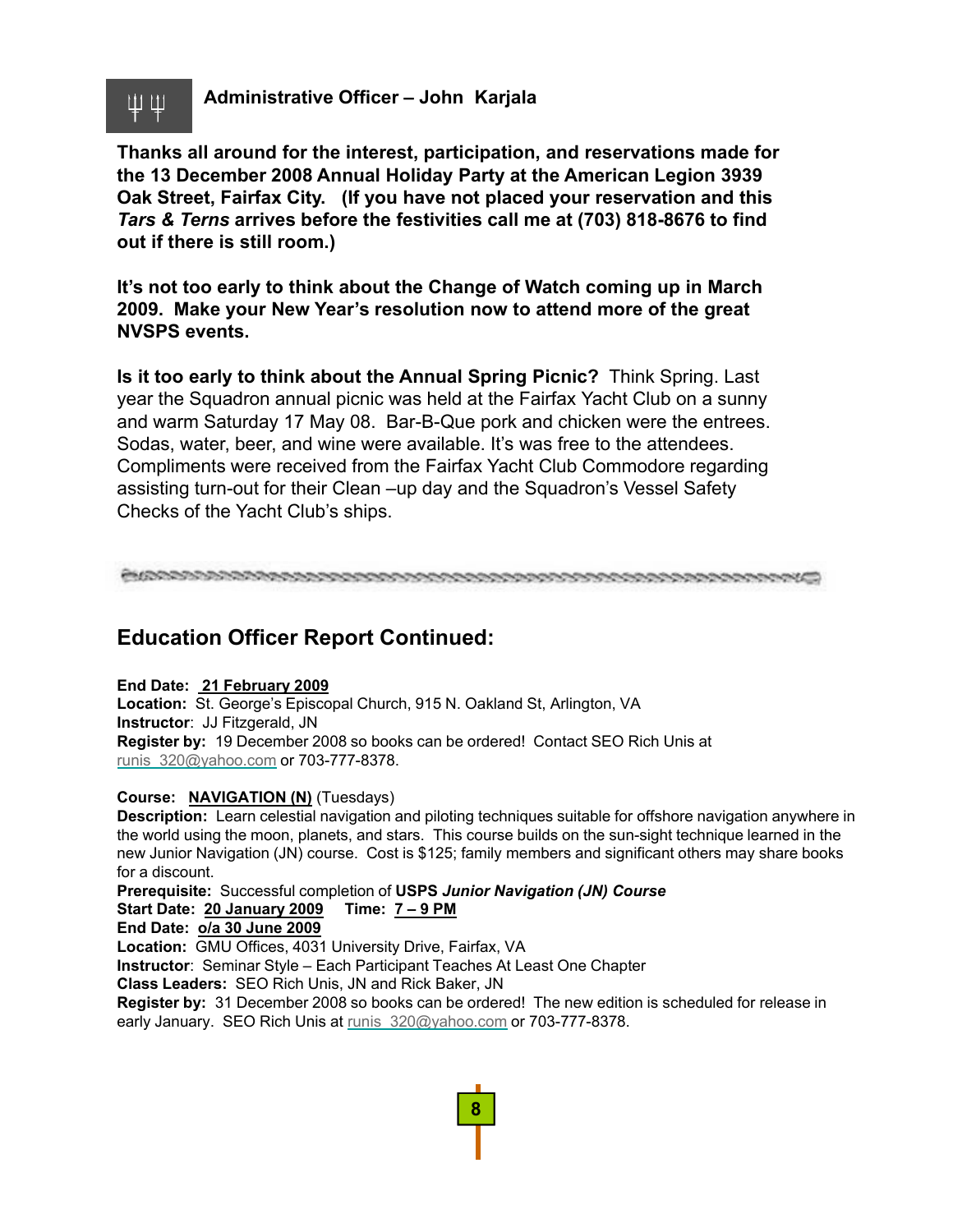

*The new Northern Virginia Sail & Power Squadron (NVSPS) website is now operational at www.nvsps.org. It can also be reached via the old address for a while, to allow pointers in printed material to still be relevant. At some point National will stop hosting our old stuff (including the redirection file) and we'll have just the new address (www.nvsps.org). But for now we're flexible.*

#### 

# **Cooperative Charting**



As our seasoned members know and all of our newer members are finding out, there are many opportunities in the Power Squadron to help your fellow squadron members and boaters. More importantly, there are also opportunities that grow your own boating and navigation skills. In particular, one activity stands out as fun, challenging, skill building and is a public service to all boaters. Were you thinking of Vessel Safety Checks? VSC's are a vital way we serve the boating public. But there is another, less visible, way we can serve the boating public. That is cooperative charting or CoCh for short.

What is CoCh? It consists of depth surveys, range line surveys, current surveys, small craft facility (marina) surveys and the Adopt a Chart program. Do you enjoy working with charts, charting information, applying your navigation skills and helping the boating community? If the answer is yes to any of the above, the CoCh program is an activity to consider getting involved in. Have a look at the National CoCh website located at http://www.usps.org/national/coch/index.htm and the District 5 CoCh website located at http://www.uspsd5.org/co\_ch.html for more details on each part of the CoCh program.

As we look to 2009, is anyone interested in doing a depth survey? Or know of good candidate location? Perhaps the channel and surrounding waters to your marina haven't been surveyed in many years. Let me know what you would consider a worthy location for a depth survey and we'll plan a depth survey for the spring. We are also looking for a small (16-18'), maneuverable, shallow draft runabout to conduct the survey from.

The 2009 CoCh workshop will be held on May 1-2 at NOAA's Atlantic Marine Center in Norfolk, VA. The registration form with the information is posted on the District 5 website.

If you are interested in participating in the CoCh program, contact me at the address below.

I wish each of you and your family, a joyous Christmas Season.

Smooth seas and fair winds! Ed Phillips, AP CoCh Committee Chair potter339@earthlink.net

# **COMPLETE UP TO DATE NOAA PAPER CHARTS**

Here are two sources for the latest up to date paper NOAA charts. One from OceanGrafix is the latest Chart printed on demand (http://myboatsgear.com/mbg/product.asp?prodID=1485), not the one in the store that's been sitting for months. The second, a new initiative from NOAA

(http://myboatsgear.com/mbg/product.asp?prodID=1490) allows the user to print the chart directly at home and for free. MyBoatsGear.com will help you find the best gear, by reviewing hundreds of boating products and bringing the best ones to you. Product information is easily accessed and organized into 200 plus categories.

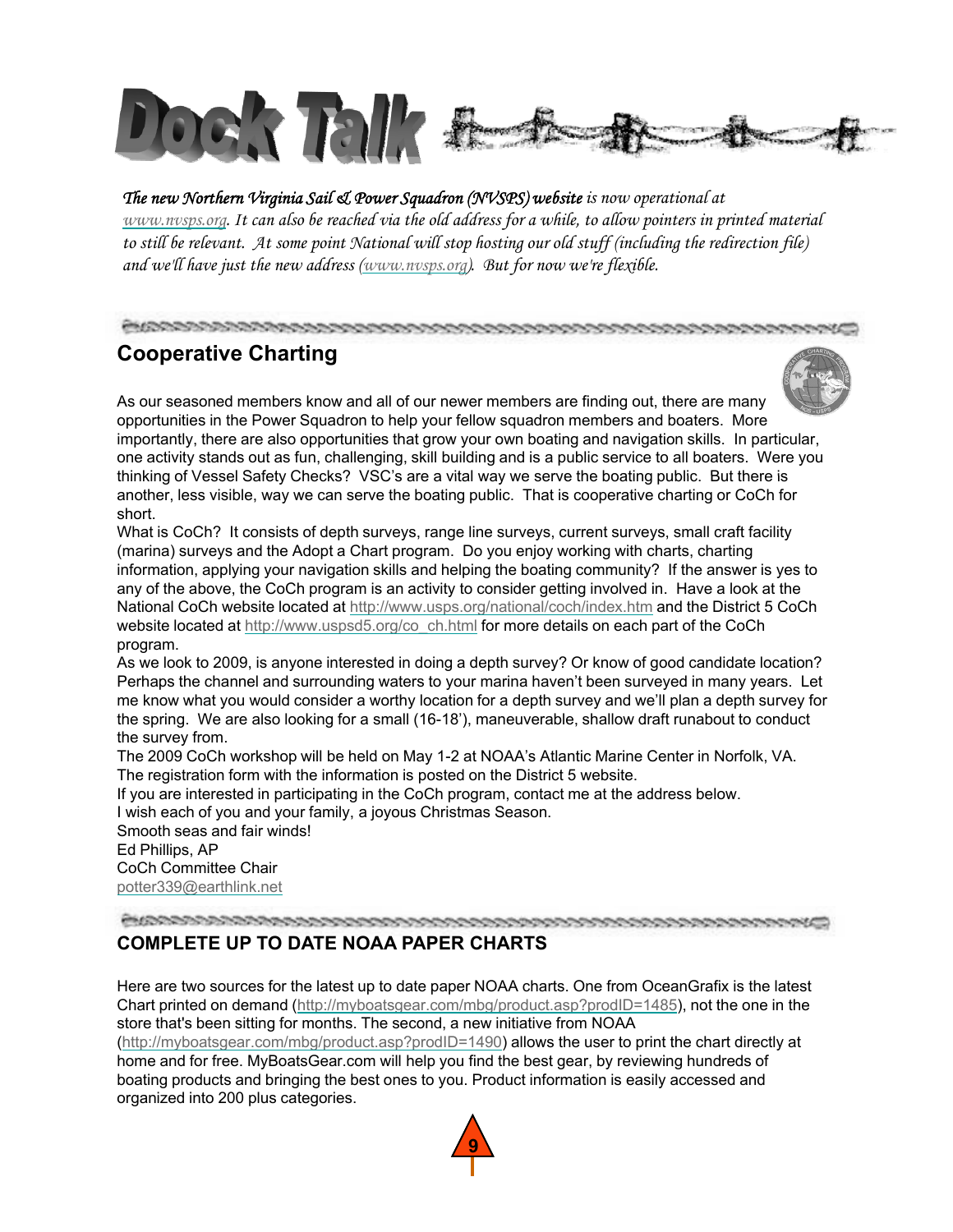# **Children and Life Jackets**

Many adults believe themselves capable of diving into the water to rescue a child who falls overboard. This is a dangerous misconception. Adults may not notice a child falling overboard right away. Children who fall in may not surface immediately. It can be difficult to locate a child in the water—especially when the vessel is in motion. The National SAFE KIDS Campaign reports that drowning remains second only to motor vehicle accidents as the leading cause of unintentional injury-related death among children ages 1 to 14. Between 1995 and 2001, 121 children under the age of 13 drowned while boating. Most of these deaths could have been prevented if the child had been wearing a properly fitting life jacket. Sadly, Virginia is the only coastal State in the Union that does not have a child life jacket regulation. However, where the State laws do not address life jacket regulations for children, the US Coast Guard regulations apply. There seems to be some confusion as to the US Coast Guard regulations concerning children and the wearing of life jackets. It is actually quite straightforward; the US Coast Guard published an Interim Rule that became effective on 22 December 2002, requiring that all children under 13 years of age wear US Coast Guard approved life jackets, while aboard recreational vessels underway, except when the children are below decks or in an enclosed cabin. Penalties for a boat operator who fails to have all children under the age of 13 wear a life jacket are similar to those for failing to have life jackets on board. Penalties may be assessed up to a maximum of \$1,100 for each violation. Obviously, the child life jacket rule is an enhancement of the US Coast Guard rules for all life jackets (formerly referred to as Personal Floatation Devices (PFD)). Life jackets must be US Coast Guard approved, in good and serviceable condition, and the appropriate size for the intended user. They must be readily accessible, specifically meaning that you must be able to put them on in a reasonable amount of time in an emergency, and you must have one life jacket for each person onboard. It is the boat operator's responsibility to keep all passengers safe, and ensure that children under the age of 13 wear a life jacket while underway.

This message is being sent to you by the U.S. Coast Guard Navigation Center to notify you that the USCG District Five Local Notice to Mariners <http://www.navcen.uscg.gov/lnm/d5/lnm05482008.pdf> (48‐2008) is available for download.

# In addition, the 2007 USCG Light List Volume Two

<http://www.navcen.uscg.gov/pubs/LightLists/LightLists.htm> is available for download and is updated to Local Notice (27‐2007) as is a summary of corrections <http://www.navcen.uscg.gov/pubs/LightLists/Corrections/V2D05.pdf> .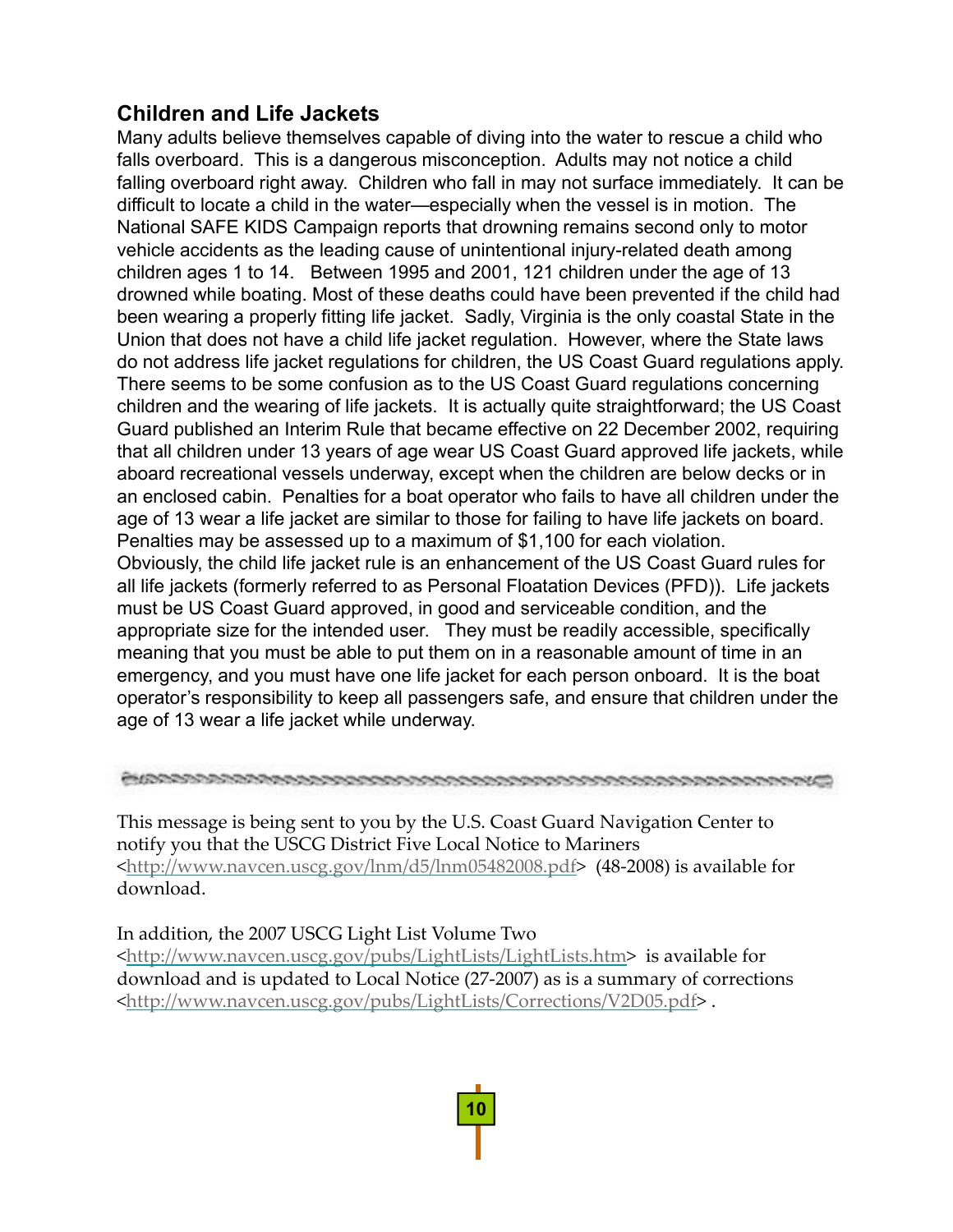**Don't just follow the course line.** Don't assume that a pre-plotted course line (or the ICW "magenta line") is the exact, correct course to follow (even if you're the one who plotted the line). Constantly examine your charts for hazards that may be in your path. Use binoculars to verify buoy numbers and remember that NAVAIDS may have been added or may be missing. Don't assume anything and try to reconcile information from your charts with what you see out the window.

*Incident: Following a pre-plotted course without carefully considering hazards resulted in a cracked keel*  and significant damage to a stabilizer fin when a boater attempted to pass over a (charted) submerged *rock.*

**Maintain a weather-eye**. Check the forecasts, but also look out the window. Look at forecast information and re-check it as it is updated (several times/day). Take note of how the forecast may be changing to identify trends. Consider wind direction and duration to gauge wave height. Look at tides and currents (such as outflow of a large river) that will influence your travel and consider the prevailing wind direction. Remember that wind opposing current (or swell) can create steep, nasty waves. Be prepared for sudden summer storms that are common on the Chesapeake. Never, never, never let a schedule dictate your plans when the weather or sea conditions are risky*.* Sometimes, you are "stuck" someplace and you badly want or need to leave – this will often influence a bad decision to leave when you should stay put and wait for a good weather window to travel safely and comfortably.

*Incident: A boater became very antsy about waiting for a weather window to cross from Nova Scotia to Maine – he was tired of waiting-waiting-waiting in a very small town. He left a day earlier than the*  forecasted window despite thorough analysis of the weather. He wanted to leave so he tended to downplay *the data that indicated he should wait. He ended up experiencing a very miserable 12 hours, and he snagged a lobster pot because he timed his departure poorly – arriving before daylight in Maine's lobster pot clogged waters. 27 hours later the seas were glassy, and a slightly different departure hour insured daylight for an arrival in Maine waters.* 

**Beware of fatigue**. Fatigue often leads good boaters to make mistakes or bad decisions. Fatigue can be caused by lack of sleep, continual stress, or too many hours on watch – where the waves and boat's motion dull the senses. Regardless of the cause, boaters should take steps to minimize fatigue by using a sufficient number of qualified crew and by maintaining a watch standing schedule that allows for adequate rest. Be aware of the effect fatigue can have and take extra care with decision-making and performance – such as having to re-set a dragging anchor in the middle of the night.

*Incident: An experienced boater arrived in port very tired after a long ocean crossing. He picked up a mooring and shut down his engine and electronics. The harbor master called to say that he had picked up*  the wrong mooring and asked him to move. The boater was tired, it was early morning, and there was patchy fog in the area. He fired up the engine to move, but didn't have his GPS running since he wasn't *moving far. Unfortunately he ran hard aground on large submerged rocks that were well-charted, causing damage to the prop and rudder.*

These are just a few examples from some unfortunate incidents that occurred this summer to a collection of superb, smart, skilled boaters. We're all human and we all make mistakes but it's important that we learn as much as we can from them.

Robin & Jim Roberts MV ADVENTURES Blog: http://apps.mvadventures.com/Blog/

# **CURMUDGEON'S OBSERVATION**

"When one door of happiness closes, another opens; but often we look so long at the closed door that we do not see the one which has been opened for us." - Helen Keller